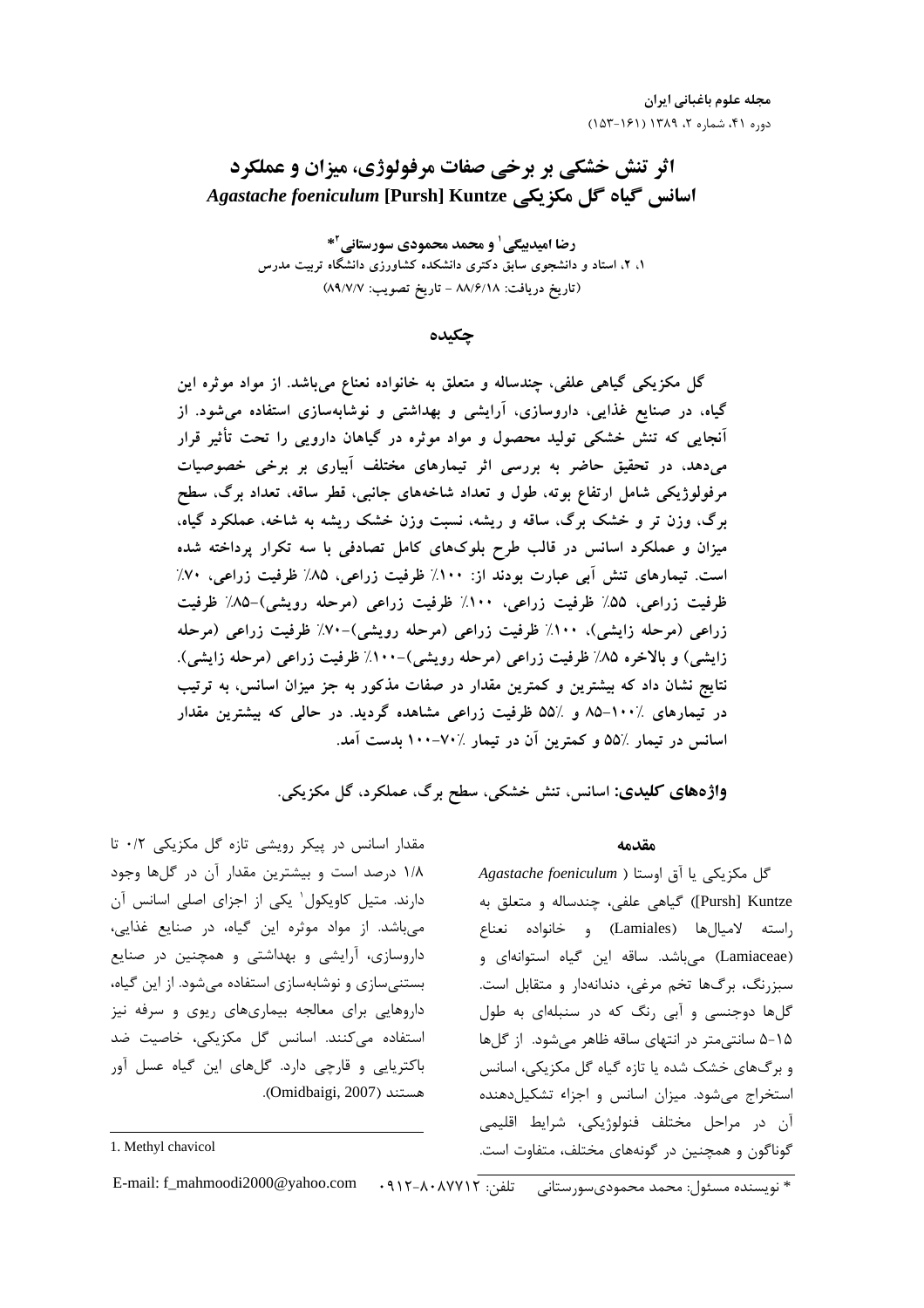در حدود یک سوم اراضی جهان با کمبود بارندگی مواجه است و ایران با متوسط بارندگی ۲۵۰ میلی متر در سال جزو مناطق خشک جهان طبقهبندی میشود. عدم بارندگی کافی و توزیع غیریکنواخت آن در طول فصل رشد در مناطق خشک و نیمه خشک مثل ایران ما باعث شده است که نیاز آبی گیاهان زراعی و باغی به قدر کافی تامین نگردد. بنابراین قرار گرفتن گیاهان در معرض تنش خشکی به خصوص در برخی از مواقع سال امری اجتناب ناپذیر است و برای تولید عملکرد رضایت بخش باید کمبود آب از طریق آبیاری جبران شود. با توجه با اینکه خشکی از ویژگیهای بارز جغرافیای کشور ما است و راه فراری از این پدیده طبیعی و غیرقابل تغییر نبوده و از طرفی مصرف منابع انرژی، آب و مواد غذایی به طور روز افزونی در جامعه افزایش می یابد، لذا اتخاذ روشهایی چون بهرهبرداری صحیح از آب به همراه استفاده از شیوه های صحیح زراعی شامل: کشت گیاهان مقاوم، شناخت ارتباط كمبود أب خاك و رشد محصولات در هر مرحله و بررسی واکنشهای مرفولوژیکی در مقابله با تنش، مثمر ثمر و مفید واقع خواهند شد(Kocheki & Nasiri Mahalati, 1994).

تأثیر تنشهای خشکی بر محصولات زراعی در ایران به طور مفصل مورد بررسی قرار گرفته است. ولی، متاسفانه در مورد گیاهان دارویی که حتی ممکن است تأثير مثبتي نيز بر خواص دارويي آنها نيز داشته باشند، تحقیق های جامع و مفصل کمتر صورت گرفته است. همچنین با توجه به اینکه هر چه مقدار مواد موثره یک گیاه دارویی بیشتر باشد، استحصال آن در صنایع داروسازی مقرون به صرفه میباشد، شناخت عوامل موثر بر کمیت و کیفیت مواد موثره گیاهان دارویی مورد توجه محققین قرار گرفته است. بنابراین تحقیق بر روی گیاهی که بومی ایران نیست و بذر آن برای اولین بار به کشور آورده شده است، از اهمیت فراوانی برخوردار است.

در یک تحقیق اثر تنش خشکی در پنج گونه گیاه دارویی بررسی و فاکتورهایی مانند ماده خشک تولیدی، وزن ریشه، طول ریشه، وزن اندام هوایی و ارتفاع گیاهان اندازهگیری شده و در پایان آزمایش دو گیاه مریم گلی و بومادران به عنوان گیاهان دارویی مقاوم در شرایط خشک و یا کم آب معرفی گردید Lebaschi & Sharifi) (Ashourabadi, 2004. همچنین تنش آبی اثر

معنیداری بر پارامترهای رشدی، عملکرد پیکر رویشی، روابط آبى، ميزان كلروفيل، انباشت پرولين، قندهاى محلول، مقدار و عملکرد اسانس گیاه ریحان دارد .(Hassani et al., 2003)

بررسیها نشان داد رشد گیاه (شامل وزن قسمت هوایی و ریشه، تعداد برگ) در سه کولتیوار جعفری با افزایش تنش خشکی، کاهش مییابد. عملکرد اسانس در دو کولتیوار برگ صاف و برگ چروکیده افزایش یافته در حالی که در کولتیوار ریشهای تغییر نمیکند (Petropoulos et al., 2008). دو واريته گياه پروانش هم تفاوتهایی از نظر رشد اولیه، ماده خشک و رنگدانههای فتوسنتزی در تنش خشکی نشان میدهند. تنش خشکی تأثیر بیشتری روی واریته قرمز نسبت به سفید دا, د

(Jaleel et al., 2008a)

در گیاهان دارویی تنش خشکی باعث افزایش مواد موثره أنها میگردد. این مطلب در گیاهان گل راعی (Ocimum ريحان) (Hypericum brasiliense) emericanum L.) و مرزه (Satureja hortensis L.) (Abreu & Mazzafera, 2005; رسيده است) Lebaschi et al., 2003; Khalid, 2006). كياه يروانش به دليل افزايش توليد مواد موثره مخصوصاً آلكالوئيد آجمالایسین در مناطق کم آب توصیه شده است (Jaleel et al., 2008b). اما در برخی گونهها هم مثل Actippia berlandieri Schauer) مرزنجوش مكزيكى تغییری در میزان مواد موثره در شرایط تنش آبی مشاهده نشده است (Dunford & Vazquez, 2005). میانگین عملکرد اسانس گیاه نعناع در تیمارهای آبیاری کامل و آبیاری نیمه کامل نسبت به شاهد که آبیاری نشده بود، به ترتیب ۵۸ و ۳۸ درصد بیشتر بودند و تیمارهای آبیاری هیچگونه تأثیری در نوع اجزاء تشكيل دهنده اسانس نداشت (Alkire et al., 1993).

با توجه به موارد ذكر شده، هدف از انجام اين تحقیق، بررسی اثر تنش خشکی بر خصوصیات مرفولوژیکی شامل ارتفاع بوته، طول و تعداد شاخههای جانبي، قطر ساقه، تعداد برگ، سطح برگ، وزن تر و خشک برگ، ساقه و ریشه و مقدار اسانس گیاه گل مکزیکے مے باشند.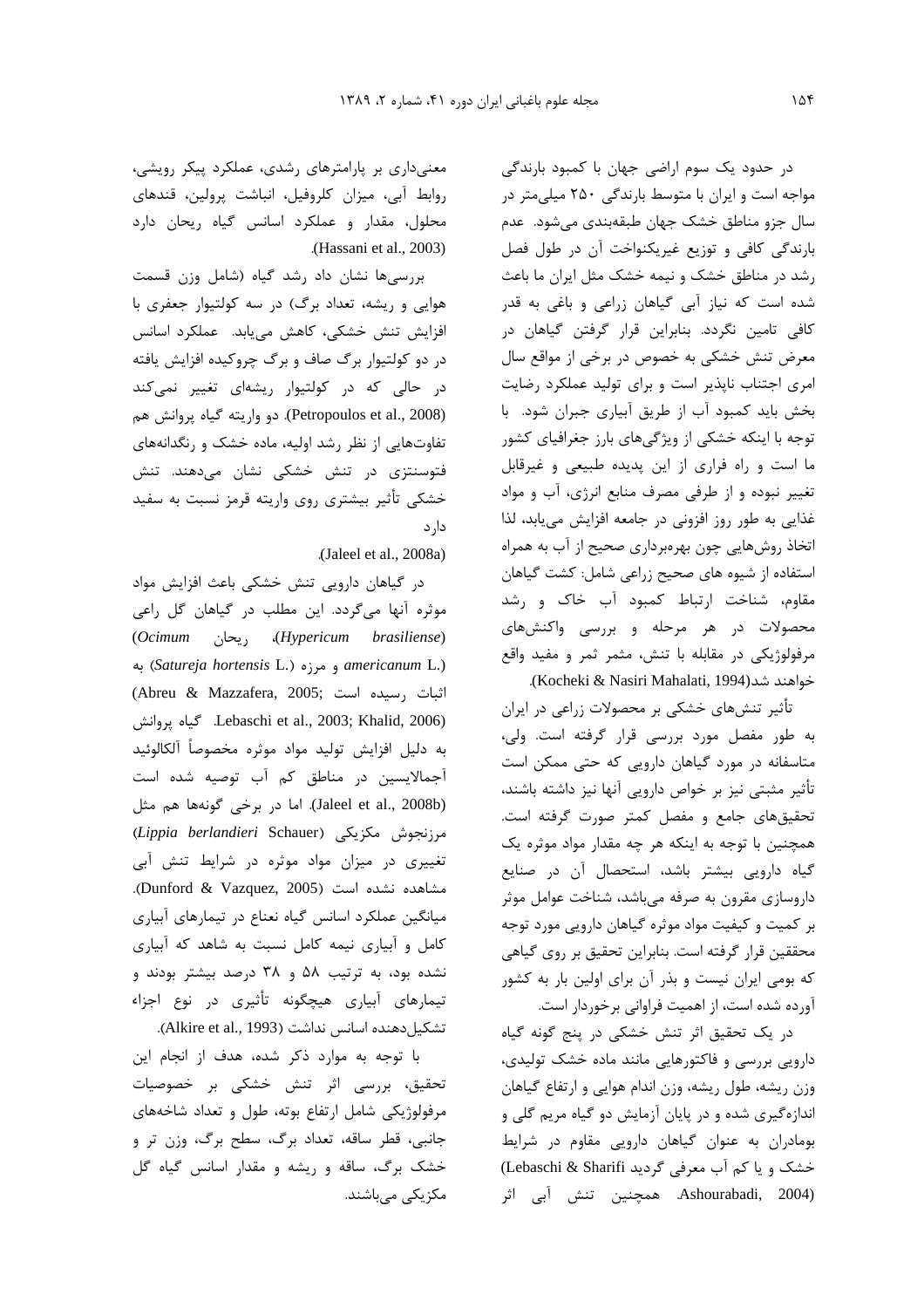## مواد و روشها

این تحقیق طی بهار و تابستان سال ۱۳۸۷ در مزرعه تحقیقاتی دانشکده کشاورزی دانشگاه تربیت مدرس، در قالب طرح بلوک های کامل تصادفی با ۷ تیمار تنش آبی و سه تکرار، طراحی و اجرا شد. تیمارهای آبیاری به شرح زير بودند:

١٠٠٪ ظرفيت زراعي، ٨۵٪ ظرفيت زراعي، ٧٠٪ ظرفیت زراعی، ۵۵٪ ظرفیت زراعی، ۱۰۰٪ ظرفیت زراعی (مرحله رویشی)-۸۵٪ ظرفیت زراعی (مرحله زایشی)، ۱۰۰٪ ظرفیت زراعی (مرحله رویشی)-۷۰٪ ظرفیت زراعی (مرحله زایشی) و ۸۵٪ ظرفیت زراعی (مرحله رويشي)-۱۰۰٪ ظرفيت زراعي (مرحله زايشي).

زمین مورد نظر در پائیز شخم و در بهار دیسک و تسطیح و سیس کرتهای مورد آزمایش (با ابعاد ۲×۲ متر) مشخص گردید. بذور گیاه گل مکزیکی در نیمه دوم فروردین در طول ردیفهایی با فواصل ۳۰ سانتی متر از یکدیگر کشت گردید. پس از جوانهزنی و رشد، در مرحله ۴ برگی، گیاهان تنک و فاصله دو گیاه روی ردیف، ۲۰ سانتی متر تنظیم شد. جدول ۱ خصوصیات فیزیکی و شیمیایی خاک محل آزمایش را نشان میدهد. نتایج تجزیه خاک نشان داد که بافت خاک از نوع شنی لومی بوده و ظرفیت مزرعهای آن، ۲۳/۴درصد می باشد. همه کرتهای آزمایش تا رسیدن گیاهان به ارتفاع ۱۵ سانتی متر بصورت یکسان آبیاری گردید و سپس تیمارهای مورد نظر در دو مرحله رشد

رویشی و زایشی اجرا گردید. برای اندازهگیری میزان رطوبت خاک و تعیین زمان آبیاری از دستگاه TDR (TRASE System 1 6050X1, Soil Moisture Equipment شد استفاده Crop., USA) (Topp & Davies,  $1985$ )

در مرحله گلدهی صفاتی نظیر ارتفاع بوته، تعداد و مجموع طول شاخههای جانبی، قطر ساقه، تعداد برگ، سطح برگ، وزن تر و خشک اندامهای هوایی و ریشهها، عملکرد پیکر رویشی تازه و خشک و نسبت وزن خشک ریشه به اندام هوایی مورد بررسی قرار گرفت. اسانس گیاهان تیمارهای مختلف در مرحله گلدهی کامل توسط دستگاه تقطیر با آب (کلونجر) به مدت ۴ ساعت استخراج گردید (European pharmacopoeia, 1983). برای تجزیه و تحلیل دادهها، از نرمافزار آماری SAS و برای انجام مقایسات میانگینها، از آزمون چند دامنه دانکن در سطوح ۱ و ۵ درصد استفاده خواهد شد.

# نتايج و بحث

نتايج تجزيه واريانس نشان داد كه سطوح مختلف تنش خشکی اثر معنی داری در سطح ۱٪ بر ارتفاع گیاه، تعداد و مجموع طول شاخههای جانبی، قطر ساقه، تعداد برگ، سطح برگ، وزن تر و خشک اندامهای هوایی و ریشهها، نسبت وزن خشک ریشه به اندام هوایی، عملکرد پیکر رویشی تازه و خشک، درصد اسانس و عملکرد اسانس داشته در حالی که اثر آن بر طول گل آذین معنى دار نبوده است (جدول ٢).

جدول ١- خصوصيات فيزيكي و شيميايي خاك محل آزمايش

|  |  |  |  |  | ب هاش       هدايت الكتريكي <sup>درصد</sup> <sup>نيتروژن   فسفر    پتاسيم    كلسيم   منيزيم    آهن     روى     مس     منگنز</sup> |      | ىافت     |
|--|--|--|--|--|----------------------------------------------------------------------------------------------------------------------------------|------|----------|
|  |  |  |  |  | (ppm) (ppm) (ppm) (ppm) (ppm) (ppm) (ppm) (ppm) (ppm) (ppm) (/.) مواد آلی (//) (ppm) (ppm) (ppm) (ppm                            | (bH) | خاک      |
|  |  |  |  |  |                                                                                                                                  |      | لومے شنے |

### جدول ۲– نتایج تجزیه واریانس صفات مورفولوژیک، عملکرد گیاه، درصد و عملکرد اسانس گیاه گل مکزیکی

| تحت تیمارهای مختلف تنش خشکے |                         |             |                 |              |                     |                                                               |                            |                                            |       |           |
|-----------------------------|-------------------------|-------------|-----------------|--------------|---------------------|---------------------------------------------------------------|----------------------------|--------------------------------------------|-------|-----------|
| وزن خشک                     | وزن                     | طول         | سطح             | تعداد        | قطہ                 | مجموع طول                                                     | تعداد شاخه                 | ا, تفاع                                    | د, حه | منابع     |
| بر گ                        | تا;ہ بر گ               | گل آذین     | برگ             | بر گ         | ساقه                | شاخه جانبی                                                    | جانبى                      |                                            | ا;ادی | تغييرات   |
| .760                        | $1/\cdot \Lambda$       | $\cdot$ /۲) | 11777           | $1/\zeta$ .  | $\cdot$ /۳ $\wedge$ | 18541/47                                                      | 19/10                      | $15Y/FV^*$                                 |       | ىلو ک     |
| $Y/\mathfrak{S}\cdot$ **    | $11/Y^{\ast\ast}$       | .19         | $YfY1/\Delta Y$ |              |                     | $Y\Delta \cdot /YV^{**}Y\cdot \Delta^{**}YQ\delta YV/VS^{**}$ | $Y\Lambda/Y$ <sup>**</sup> | $119/\lambda\lambda^{**}$                  | ۶     | تيمار     |
| $\cdot$ 155                 | $Y/\lambda$ .           | $\cdot$ /\Y | $\Lambda$ 9/٢٣  | $Y/\Delta f$ | $\cdot$ /19         | <b>TADVEIAI</b>                                               | ۶۱۶۹                       | $\mathbf{Y} \mathbf{Y} / \cdot \mathbf{Y}$ | ۱۲    | خطا       |
| 1Y/Y1                       | $\lambda/\cdot \lambda$ | ۱۹/۴۹       | <b>A/A/A</b>    | ۱۵/۵۳        | <b>A/YY</b>         | 78/11                                                         | 15/10                      | 9/15                                       |       | <b>CV</b> |

\*، \*\*: معنىدار بودن در سطح احتمال ۵٪ و ۱٪ را نشان مىدهند.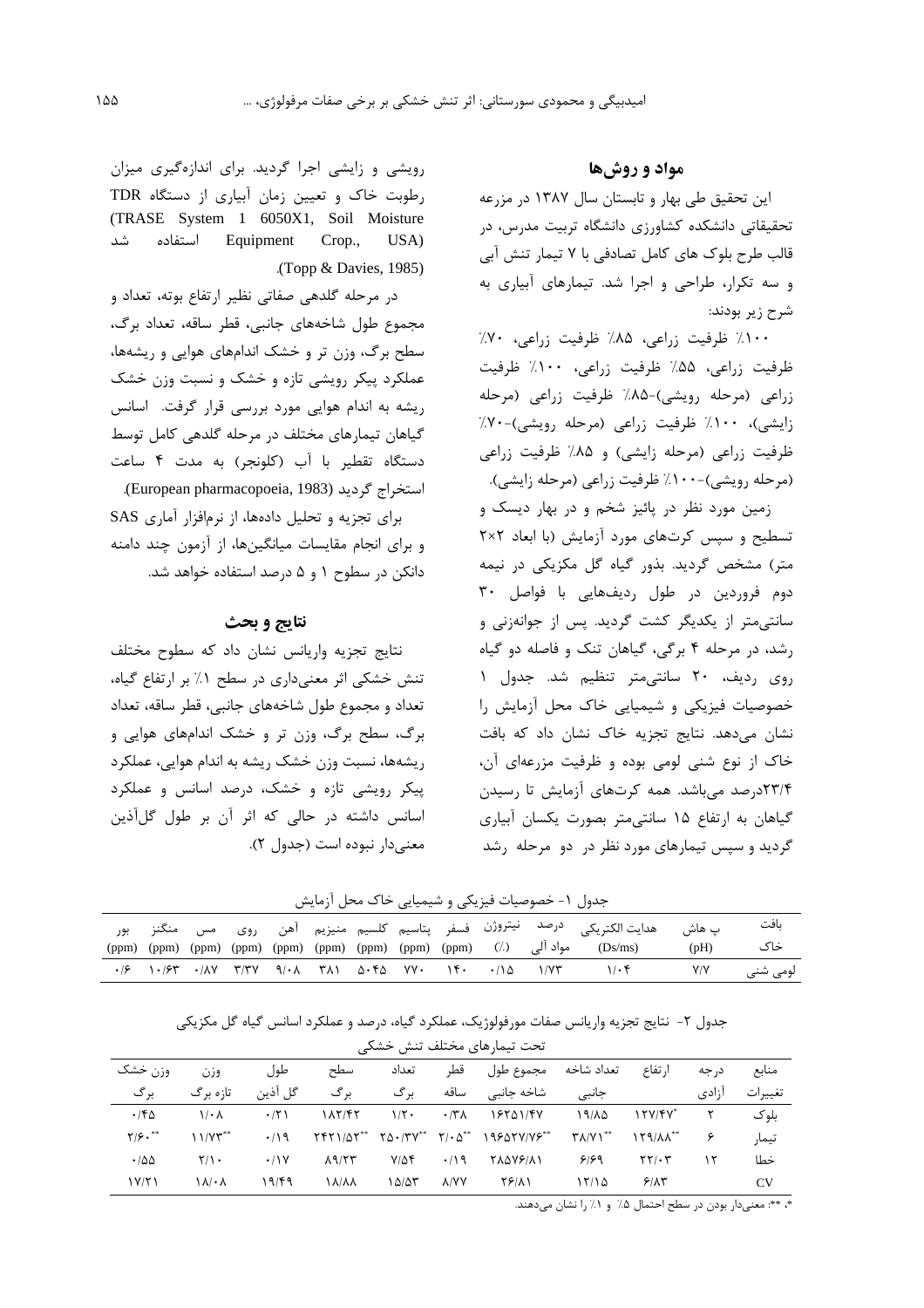| عملک د        | د, صد                            | عملکر د              | عملکر د                | وزن                 | وزن خشک                          | وزن               | وزن                  | وزن         | وزن                     | درجه  | منابع   |
|---------------|----------------------------------|----------------------|------------------------|---------------------|----------------------------------|-------------------|----------------------|-------------|-------------------------|-------|---------|
| اسانس         | اسانس                            | تازہ پیکر ۔ خشک پیکر |                        | تى                  | ریشه به                          | خشک               | تو                   | خشک         | تا; ہ                   | ا;ادی | تغييرات |
|               |                                  | رويشى                | رويشى                  | کل                  | شاخه                             | , يشه             | ر يشه                | ساقه        | ساقه                    |       |         |
| $\frac{1}{2}$ | $\cdot$ / $\cdot$ $\zeta^*$      | $\cdot/11$           | $\cdot$ /59            | $Y/\Delta\Delta$    | $\cdot/\cdot\cdot\Delta\Delta^*$ | $\cdot/\lambda$ . | $1/\Delta$           | $\cdot$ /۴۰ | Y/Y                     | ٢     | ىلو ک   |
| ۱۶/۳۵**       | $\cdot$ / $\gamma$ <sup>**</sup> | 1/15                 | $f/\gamma\Lambda^{**}$ | $Y\Lambda/YY$ **    | $\cdot/\cdot\cdot\mathfrak{f}'$  | $Y/Y^{**}$        | $Y/\mathfrak{f}$ \** | $Y/Y^{**}$  | $1\Delta/\Delta V^{**}$ | ۶     | تيمار   |
| Y/YY          | $\cdot$ / $\cdot$ 9              | .75                  | .119                   | $\Delta/\tau\Delta$ | $\cdot/\cdot\cdot$ \ $V$         | .760              | .78                  | $1/\cdot 7$ | T/Y                     | ۱۲    | خطا     |
| ۱۶۳۳          | 18187                            | 19/57                | $Y \cup \cdot f$       | $Y \cup \cdot f$    | $\lambda$ / $\gamma$ ۴           | 57/10             | 18/65                | YY/Y9       | 77/47                   |       | CV      |
|               |                                  |                      |                        |                     |                                  |                   |                      |             |                         |       |         |

ادامه جدول ۲-

\*، \*\*: معنىدار بودن در سطح احتمال ۵٪ و ۱٪ را نشان مىدهند.

همچنین جدول مقایسه میانگین صفات مذکور نشان داد که بیشترین و کمترین مقدار در صفات مذکور به ترتیب در تیمارهای ۱۰۰-۸۵٪ و ۵۵٪ مشاهده شد. در حالی که بیشترین درصد اسانس در تیمار ۵۵٪ و کمترین آن در تیمار ۷۰-۱۰۰٪ دیده شد. علاوه بر آن نتايج نشان داد كه صفات تعداد شاخه جانبي، مجموع طول شاخه جانبي ووزن تر كل گياه به جز تيمارهاي ۱۰۰-۸۵٪ و ۵۵٪ و درصد اسانس به جز تیمارهای ۷۰–۱۰۰٪ و ۵۵٪، بین سایر تیمارها اختلاف معنیداری وجود نداشت (جدول ٣).

در جدول مقایسه میانگین مشخص شد که تیمار ١٠٠-٨۵٪ ظرفيت زراعي باعث بالاترين ارتفاع (٧۶/٣٣) و تیمار ۵۵٪ ظرفیت زراعی سبب کوتاهترین ارتفاع (۵۷ سانتی متر) گیاهان شدند. بین تیمارهای ۱۰۰٪، ۸۵٪ و ۰۸۵-۱۰۰٪ ظرفیت زراعی اختلاف معنیداری مشاهده نشد. در حالی که تیمار ۷۰-۱۰۰٪ ظرفیت زراعی باعث کاهش معنیداری در ارتفاع شد که نشان دهنده کاهش تقسیم و رشد سلولی در مرحله حساس زایشی این گیاه می باشد. علت کاهش ارتقاع، کاهش فشار تورژسانس و متعاقب آن کاهش تقسیم و بزرگ شدن سلولی در شرايط تنش خشكي ميباشد (Cabuslay et al., 2002). جدول مقایسه میانگین نشان داد که تنها بین تیمار تنش خشکی شدید (۵۵٪ ظرفیت زراعی) با سایر تيمارها اختلاف معنى دار بوده وبين ساير تيمارها

اختلاف معنى دار نبود. نتايج اين بررسي با نتايج بدست (Hassani & Omidbaigi, 2002) أمده در مورد ريحان و كنف (Ogbonnaya et al., 1998) و بادرشبو (Hassani, 2006) همخوانی داشت. شاخهدهی زیاد تحت شرایط خشکی یک صفت نامطلوب به حساب

می آید، زیرا باعث مصرف بیهوده رطوبت خاک می گردد. محدود شدن شاخهدهی در شرایط تنش خشکی در گیاه کنف، یک مکانیسم سازگاری است که به وسیله آن گیاه تلاش میکند تا آب را برای مراحل بحرانی تر نمو نظیر مرحله گلدهی حفظ نماید (Ogbonnaya et al., 1998). بنابراین کاهش تعداد و طول شاخه جانبی در شرایط تنش شدید آبی را شاید بتوان به عنوان یک مکانیسم سازگاری برای گیاه گل مکزیکی در نظر گرفت.

تفاوت میان تیمارهای مختلف آبیاری در قطر ساقه گیاه گل مکزیکی نیز معنیدار بود و بیشترین قطر در تیمار ۱۰۰-۸۵٪ ظرفیت زراعی (۶/۳۲ سانتیمتر) و کمترین آن در تیمار ۵۵٪ ظرفیت زراعی (۳/۹۴ سانتی متر) مشاهد شد. این نتایج نشان میدهد که قطر ساقه نیز مانند ارتفاع، تحت تأثیر تقسیم و بزرگ شدن سلولی در شرایط تنش کمبود آب است.

علاوه بر آن جدول مقایسه میانگین نشان داد که بیشترین و کمترین مقدار تعداد و سطح برگ نیز به ترتیب در تیمار ۱۰۰-۸۵٪ و ۵۵٪ ظرفیت زراعی قرار دارد. بین تیمارهای ۱۰۰٪، ۸۵-۱۰۰٪ و ۷۰-۱۰٪ ظرفیت زراعی اختلاف معنیداری در این صفات مشاهده نمی شود. بنابراین زمان اعمال تنش آبی در مرحله رشد رویش و زایشی تأثیری در این صفات ندارد. کاهش طول ساقه و سطح برگ در گونههای زیادی در شرایط خشکی گزارش شده است (Hong-Bo et al., 2008). انعطاف پذیری سطح برگ جهت حفظ و کنترل آب در محصولات اهمیت زیادی دارد. در برخی گیاهان کاهش سطح برگ قبل از کاهش هدایت روزنه ای اتفاق میافتد (Babu & Rao, 1983). سطح برگ هم در شاخههای اصلی و هم در شاخههای جانبی تحت تأثیر تنش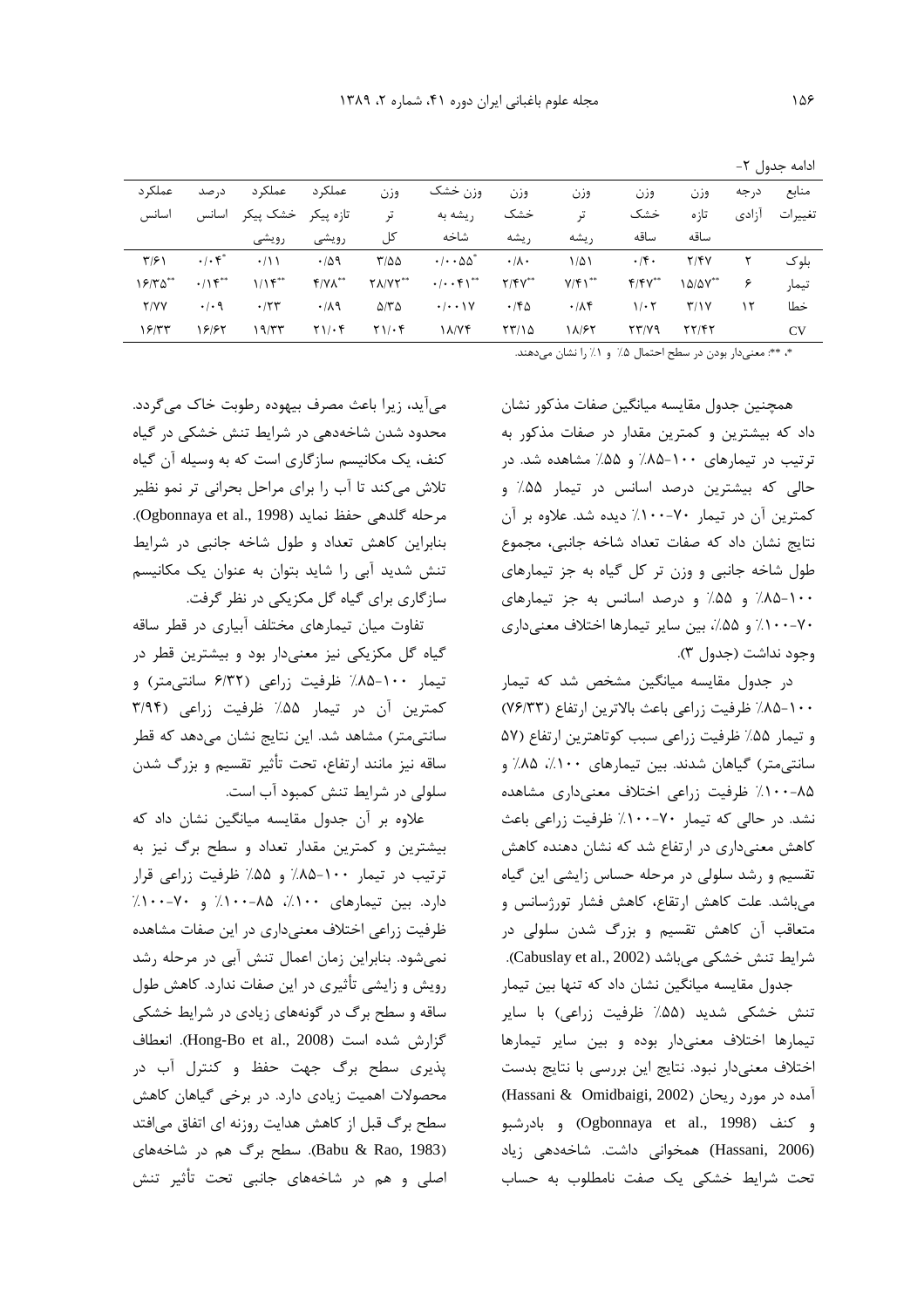خشکی قرار میگیرد. با توجه به اینکه کاهش سطح برگ منجر به کاهش عملکرد محصول از طریق کاهش فتوسنتز می شود، اهمیت زیادی دارد. کمبود آب، تعداد برگ در گیاه، اندازه برگ و طول برگ را کاهش میدهد. گسترش سطح برگ به تورژسانس برگ، دما و میزان آسیمیلاتها برای رشد بستگی دارد که همگی تحت تأثير تنش خشكي قرار مي گيرد (Reddy et al., 2004).

نتايج حاصل از طول گلآذين اصلي گياه نشاندهنده عدم تفاوت معنىدار ميان كليه تيمارهاى مورد بررسى است. با این وجود بیشترین طول گل آذین در تیمار ۱۰۰–۸۵٪ مشاهده شد.

وزن تر برگ گیاه گل مکزیکی در تیمارهای مختلف مورد بررسی متفاوت بود. بیشترین مقدار آن (۱۱۹/۴۵ گرم) در تیمار ۱۰۰-۸۵٪ ظرفیت زراعی و کمترین آن (۲۱/۱۱ گرم) در تیمار ۵۵٪ ظرفیت زراعی مشاهده گردید. اما بین تیمارهای ۱۰۰٪ با ۸۵-۱۰۰٪ و همچنین ۸۵٪ با ۷۰٪ اختلاف معنیداری مشاهده نشد.

صفات وزن خشک برگ، وزن تر و خشک ساقه در تیمارهای مختلف آبیاری تغییرات مشابهی داشتند. این صفات نیز بیشترین مقادیر را در تیمار ۱۰۰-۸۵٪ ظرفیت زراعی و کمترین را در تیمار ۵۵٪ ظرفیت زراعی داشتند. اما بين تيمارهاى ١٠٠٪ با ٨۵-١٠٠٪ و همچنین ۸۵٪، ۷۰٪ و ۷۰-۱۰٪ ظرفیت زراعی اختلاف معنىداري ديده نشد.

نتایج حاصل از مقایسه میانگین وزن تر و خشک ریشه نشان داد تأثیر مقادیر آبیاری بین دو تیمار ۱۰۰-۸۵٪ و ۵۵٪ ظرفیت زراعی معنیدار است، در

حالي كه بين تيمارهاي ٨۵٪، ٧٠٪ و ٧٠-١٠٠٪ اختلاف معنی داری مشاهده نشد. در این تحقیق وزن تر و خشک ریشه در تیمار تنش خشکی شدید کاهش نشان داد. شایان ذکر است که خصوصیات ریشه مخصوصاً طول، تراکم ریشه و تعداد ریشههای ضخیم به منظور رشد خوب اندامهای هوایی گیاه، اهمیت زیادی دارد. گیاهان معمولا با تولید سیستم ریشهای عمیق به منظور افزایش جذب آب توسط گیاه از خشکی اجتناب می کند. سیستم ریشهای افشان با جذب آب از لایههای سطحی در مراحل اولیه رشد گیاه، نقش موثری در تسریع رشد گیاه دارد (Martinez et al., 2003). توزيع سيستم ريشهاى درون خاک میتواند عامل کلیدی جهت اجتناب از تنش خشکی شدید باشد. در تحقیق حاضر با اینکه وزن تر و خشک ریشه با خشکی شدید کاهش می یابد ولی گیاه با توزیع ریشهها درون خاک میتواند تا حدودی این نقیصه را جبران کند.

جدول ٣ همچنين نشان مى دهد كه نسبت وزن خشک ریشه به شاخه با کاهش رطوبت خاک تغییری نمی کند. با این وجود بیشترین نسبت وزن خشک ریشه به شاخه در تیمارهای ۸۵-۱۰۰٪ و ۱۰۰-۸۵٪ ظرفیت زراعی و کمترین آن در تیمار ۷۰-۱۰۰٪ ظرفیت زراعی مشاهده گردید. اختلاف میان تیمارهای ١٠٠٪، ٨۵٪، ۷۰٪ و ۵۵٪ ظرفیت زراعی معنیدار نبود. برخی محققین نشان دادند که در شرایط تنش خشکی، این نسبت افزايش مى يابد (Ghorbanli et al., 2001). علت آن این است که در شرایط تنش خشکی، آبدهی و کاهش حجم سلولی در شاخهها نسبت به ریشهها بیشتر

جدول ۳- مقایسه میانگین صفات مورفولوژیک، عملکرد گیاه، درصد و عملکرد اسانس گیاه گل مکزیکی

| بحت بیمارهای محتلف بنش حشکی                     |                                        |                                                |                                                    |                                                                |                                       |                                     |                                                   |                                     |                         |  |  |
|-------------------------------------------------|----------------------------------------|------------------------------------------------|----------------------------------------------------|----------------------------------------------------------------|---------------------------------------|-------------------------------------|---------------------------------------------------|-------------------------------------|-------------------------|--|--|
| وزن خشک                                         |                                        | طول گل آذين وزن تازه                           | سطح برگ                                            | تعداد                                                          | قط ساقه                               | مجموع طول شاخه                      | تعداد شاخه                                        | ا, تفاع                             | تیمار (درصد             |  |  |
| برگ (گرم)                                       | برگ (گرم)                              | (سانتى،ىتر)                                    | (سانتىمترمربع)                                     | بر گ                                                           | (میلی متر)                            | جانبی (سانتیمتر)                    | جانبى                                             | (سانتىمتر)                          | ظرفیت زراعی)            |  |  |
| $\Upsilon \Upsilon / \Upsilon \Upsilon^{ab}$    | $V \cdot A / A^{ab}$                   | $\Delta$ / $5e^a$                              | $\mathbf{r}$                                       | $f \cdot 1/T$ $T^{ab}$                                         | $\Delta$ /YY <sup>ab</sup>            | $V\Delta f/\cdot$ <sup>a</sup>      | $Y1/99^a$                                         | $VT/TY^{ab}$                        | ۱۰۰                     |  |  |
| $19/F1^{bc}$                                    | $88/105^{bc}$                          | $\mathbf{Y}/\Delta \cdot \mathbf{a}$           | YAAV/Yabc                                          | $Y \Lambda Y / Y Y^{bc}$                                       | $\Delta/\cdot \cdot^{\rm bcd}$        | $91\text{A}/\cdot^a$                | $\mathsf{Y}\mathsf{Y}/\mathsf{Y}\mathsf{Y}^a$     | $V \cdot$ / $55^{ab}$               | ۸۵                      |  |  |
| $177 \lambda^{bc}$                              | $f \Delta / f V^{bc}$                  | $\Delta/\Omega$ <sup>a</sup>                   | $VYY/Y^{bc}$                                       | $\mathsf{Y} \cdot \mathsf{A}/\mathsf{F}\mathsf{V}^{\text{bc}}$ | $f/\tau v^{de}$                       | $\Delta$ ۶۱/۳ <sup>a</sup>          | $Y \cdot / Y^a$                                   | $88/85^{bc}$                        | γ٠                      |  |  |
| $V/Y$ ۹ $c$                                     | $Y1/11^c$                              | $\mathbf{Y}/\mathbf{S}\mathbf{S}^{\mathrm{a}}$ | $91V/\cdot$ <sup>c</sup>                           | 14.15V <sup>c</sup>                                            | $T/9$ $f^e$                           | $11f/T^b$                           | $17/55^b$                                         | $\Delta V/\cdot \cdot$ <sup>c</sup> | ۵۵                      |  |  |
| $\Upsilon \Upsilon / 9 \Upsilon^{ab}$           | $\Lambda$ F/9 $\mathbf{v}^{\text{ab}}$ | $\Delta/\tau\tau^a$                            | $\Upsilon$ $\Upsilon$ $\Delta$ $\cdots$ $\Upsilon$ | $\mathbf{r} \mathbf{r}$                                        | $\Delta$ / $\Upsilon$ 9 <sup>bc</sup> | $\Lambda$ ۳۲/ $V^a$                 | $\mathbf{Y} \mathbf{Y} / \cdot \cdot \mathbf{A}$  | $YY/\mathcal{F}\mathcal{F}^{ab}$    | ۱۰۰–۸۵                  |  |  |
| $1\Lambda/\mathfrak{F}\mathsf{Y}^{\mathrm{bc}}$ | $9A/\cdot$ 9 <sup>b</sup>              | $f/\tau\tau^a$                                 | $Y \Delta \lambda \Delta / Y^{abc}$                | $Y'Y/Y'Y^{ab}$                                                 | $f/\Delta\Lambda^{cde}$               | $55Y/T^a$                           | $\mathsf{Y} \mathsf{Y} / \mathsf{Y} \mathsf{Y}^a$ | 55/1.5                              | ۱۰۰–۷۰                  |  |  |
| $\mathbf{Y}\mathbf{Y}/\mathbf{Y}^a$             | $119/F\Delta^a$                        | $9/18^a$                                       | $f f q V / \cdot$ <sup>a</sup>                     | $\Delta Y \Lambda$ / $\epsilon V^a$                            | $5/\tau \tau^a$                       | $\Lambda\Lambda\mathcal{F}/\cdot^a$ | <b>TT/88</b>                                      | $V$ ۶/۳۳ <sup>a</sup>               | $\lambda\Delta-\lambda$ |  |  |

حروف متفاوت در هر ستون نشان دهنده اختلاف معنىدار بين ميانگين ها در سطح احتمال ۵٪ مي!شد.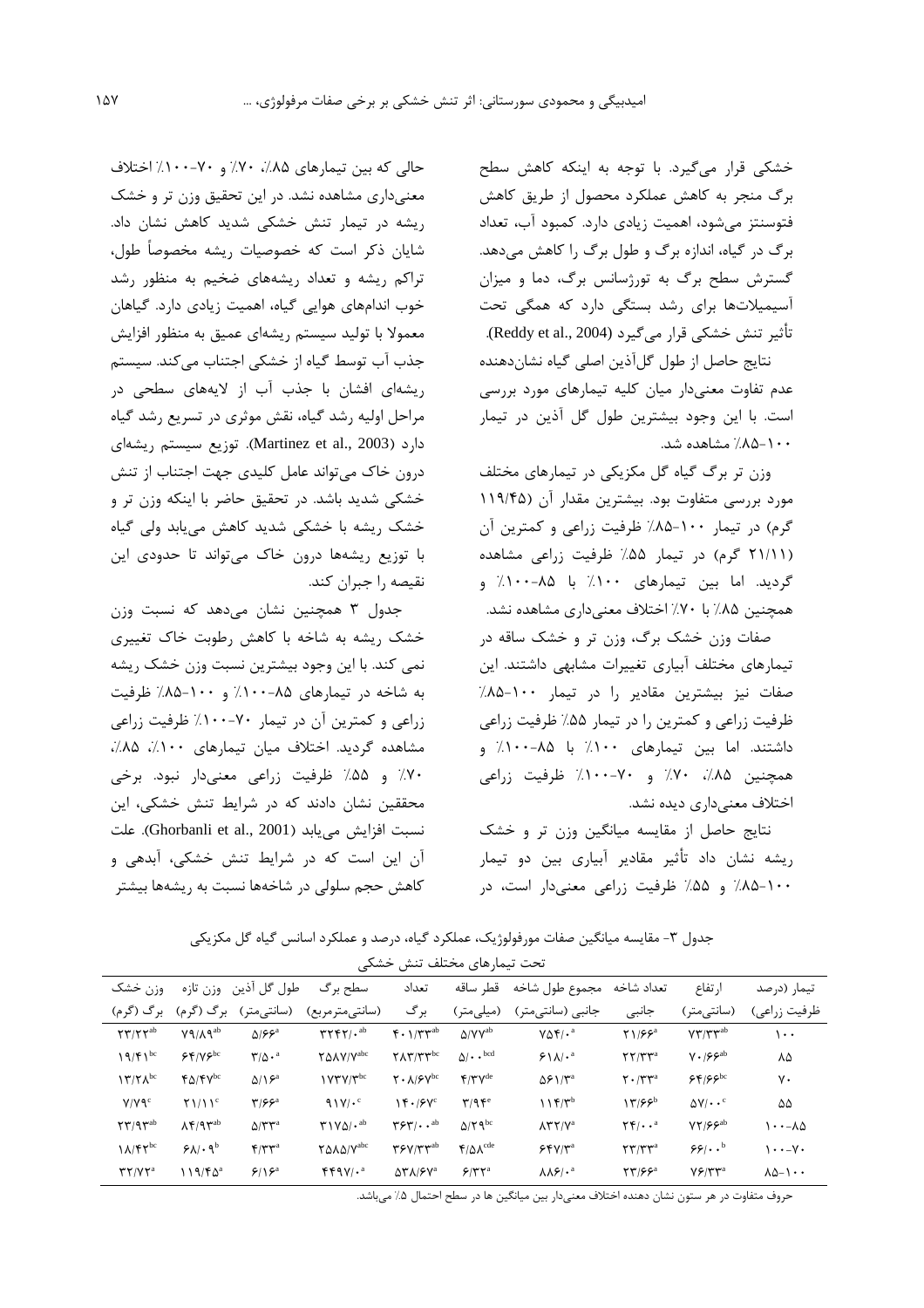ادامه جدول ٣-

| عملكرد اسانس            | در صد                           | عملکړ د خشک                         | عملكرد تازه                                     | وزن                                                   | نسبت وزن                                     | وزن خشک                                          | وزن تر                                                   | وزن خشک                                                 | وزن تازه                                    | تيمار                             |
|-------------------------|---------------------------------|-------------------------------------|-------------------------------------------------|-------------------------------------------------------|----------------------------------------------|--------------------------------------------------|----------------------------------------------------------|---------------------------------------------------------|---------------------------------------------|-----------------------------------|
| (کیلوگرم در             | اسانس                           | پیکر رویشی                          | پیکر رویشی                                      | کل<br>تر                                              | خشک ریشه                                     | ريشه                                             | ر يشه                                                    | ساقه                                                    | ساقه                                        | (درصد ظرفيت                       |
| هکتار)                  |                                 | (تن در هکتار)                       | (تن در هکتار)                                   | (گر م/گیاه)                                           | ىە شاخە                                      | (گرم)                                            | (گرم)                                                    | (گرم)                                                   | (گرم)                                       | زراعی)                            |
| 1٣٨/۶۴ab                | $1/\lambda \cdot$ <sup>ab</sup> | $\lambda/\lambda^{ab}$              | $Y$ $9.4$                                       | 191/F                                                 | $\cdot$ / $\mathsf{Y}$ $\cdot$ <sup>ab</sup> | $\cdot$ / $\gamma$ <sup>bc</sup>                 | $\mathbf{r}\mathbf{r}/\mathbf{v}^{\mathrm{b}}$           | $Y\Delta/VY^{ab}$                                       | $\lambda V/\Delta \mathbf{Y}^{ab}$          | ۱۰۰                               |
| 95.6                    | $1/VY^{ab}$                     | $\Delta$ / $\rm{V}$ A <sup>bc</sup> | $1\lambda$ / $5\mathrm{V}^{\mathrm{bc}}$        | 117/4                                                 | $\cdot$ / $\uparrow \uparrow$ <sup>ab</sup>  | $\lambda$ / $\mathfrak{S} \cdot$ <sup>bc</sup>   | $Y9/\Delta 9^{bc}$                                       | $10/T \cdot \text{bc}$                                  | $\Delta \Upsilon / \Upsilon$                | ۸۵                                |
| $YY/YV^{bc}$            | $1/\lambda\Delta^{ab}$          | $f/\tau \gamma^{bc}$                | 1 f/Y                                           | $\lambda\Delta$ / $5\degree$                          | $\cdot/\int$ q ab                            | $\Delta$ / $\Upsilon \Upsilon$ <sup>bc</sup>     | $10/9$ $e^{bc}$                                          | $17/95^{bc}$                                            | $f$ $g$ $\gamma$ $\gamma$ <sup>bc</sup>     | γ٠                                |
| 89/80                   | $Y/Y \cdot a$                   | $Y/Y^c$                             | $\Delta$ /۴۶ <sup>c</sup>                       | $\mathbf{r} \mathbf{r} / \mathbf{A} \cdot \mathbf{c}$ | $\cdot$ / $\mathsf{Y}$ $\cdot$ <sup>ab</sup> | $Y/\Delta \mathcal{F}^c$                         | $9/\lambda$ <sup>c</sup>                                 | $\Delta$ / $\epsilon$ <sup>c</sup>                      | 1 <i>V/66</i>                               | ۵۵                                |
| $177/7 \cdot ab$        | $1/VY^{ab}$                     | $V / 9 A^{ab}$                      | $\mathsf{Y} \mathsf{Y} / \cdot \mathsf{Y}^{ab}$ | $157/1V^{bc}$                                         | $\cdot$ /۲ $V^a$                             | $\gamma \gamma / \gamma \cdot \alpha^b$          | $\mathbf{r}\mathbf{r}/\mathbf{r}\mathbf{r}^{\mathrm{b}}$ | $\mathsf{Y}\mathsf{Y}/\mathsf{q}\mathsf{S}^{\text{ab}}$ | $\Lambda \Upsilon / \Upsilon \Upsilon^{ab}$ | ۱۰۰–۸۵                            |
| $\Lambda\Delta/VV^{bc}$ | $1/5$ $5$                       | 9186                                | $\Upsilon$ )/ $\cdot$ bc                        | 178/8 pbc                                             | $\cdot/\Lambda^b$                            | $8/40^{bc}$                                      | $18/\mu\delta^{bc}$                                      | $9/15^{\rm bc}$                                         | $55/00^{6}$                                 | ۰۷–۱۰۰                            |
| 19A/Y1 <sup>a</sup>     | $1/VV^{ab}$                     | $11/\lambda$ <sup>a</sup>           | $f1/TV^a$                                       | TFV/۶V <sup>a</sup>                                   | $\cdot$ /۲۶ <sup>a</sup>                     | $\mathbf{Y} \cdot / \mathbf{Y} \cdot \mathbf{a}$ | $\Delta$ ۶/۹۹                                            | $\mathbf{Y}$ $\Lambda$ $\mathbf{Y}^{\mathrm{a}}$        | $177/77^a$                                  | $\lambda\Delta-\lambda\cdot\cdot$ |

حروف متفاوت در هر ستون نشان دهنده اختلاف معنی دار بین میانگین ها در سطح احتمال ۵٪ می باشد.

است یا به عبارتی در شرایط خشکی، رشد ریشهها نسبت به شاخهها کمتر تحت تأثیر قرار میگیرد و در این شرایط فتوآسیمیلات بیشتری به ریشهها اختصاص داده می شود. بنابراین برخی گیاهان در پاسخ به تنش خشکی، میزان جذب آب را از طریق حفظ نسبی رشد ریشه و افزایش نسبت ریشه به شاخه، افزایش داده و آب قابل دسترس بیشتری در اختیار گیاه قرار میدهد (Nicholas, 1998). در تحقیق حاضر، نسبت وزن خشک ریشه به شاخه در تیمار تنش خشکی شدید، نسبت به شاهد تغییری نداشت. بنابراین گیاه گل مکزیکی در شرايط تنش خشكى با حفظ اين نسبت، تا حدودى با كمبود آب مقابله مي كند.

تفاوت بین وزن تر کل در بین تیمارهای ۱۰۰-۸۵٪ با ۵۵٪ ظرفیت زراعی از نظر آماری معنیدار بود. اما بین سایر تیمارها اختلاف معنیدار نبود. همچنین میزان عملکرد ماده تر و خشک در واحد هکتار در بین تیمارهای مختلف آبیاری اختلاف معنیداری داشت. بطوریکه بالاترین میزان عملکرد تر و خشک (به ترتیب ۴۱/۲۷ و ۱۱/۸۱ تن در هکتار) در تیمار ۱۰۰-۸۵٪ ظرفیت زراعی و کمترین مقدار آنها در تیمار ۵۵٪ ظرفیت زراعی به ترتیب ۵/۴۶ و ۲/۱۴ تن در هکتار بوده است (جدول ٣). بين تيمارهاي ٨۵٪، ٧٠٪ و ٧٠-١٠٠٪ ظرفیت زراعی اختلاف معنیداری از این لحاظ مشاهده نشد. از نتایج فوق چنین برمی آید که روند کاهش تعداد و سطح برگ با روند كاهش ارتفاع بوته، قطر ساقه و عملکرد در اثر تشدید کمبود آب مطابقت دارد. اولین علامت کمبود آب کاهش فشار تورژسانس است که

منجر به کاهش رشد و نمو سلولها مخصوصاً در ساقه و برگ می شود. رشد سلول مهمترین فرایند است که با تنش آبی تحت تأثیر قرار میگیرد. کاهش رشد سلول برگ منجر به کاهش ارتفاع گیاه و کاهش اندازه برگ میشود. با کاهش فشار تورژسانس در اثر کمبود آب، نمو سلول به دلیل عدم وجود فشار درون سلول کاهش می یابد. بنابراین بین کاهش اندازه سلول و میزان کاهش آب رابطه معنى دارى در بافتهاى كياهى ديده مى شود. با کاهش نمو سلولی، رشد برگها کاهش می یابد. از طرف دیگر کاهش آب منجر به کاهش جذب عناصر و از این طریق نیز رشد برگها کاهش می یابد. بنابراین با كاهش سطح برگ، سطح تعرق گياه كاهش مى يابد و این اولین مکانیسم گیاه برای مقابله با خشکی به حساب می آید. کاهش سطح برگ، سطح جذب نور خورشید و به دنبال آن سطح فتوسنتزي گياه كاهش و نهايتاً منجر به کاهش تولید ماده خشک و عملکرد گیاه میگردد (Hong-Bo et al., 2008). نتايج بدست آمده در مورد صفات اندازهگیری شده با یافتههای گزارش شده در (Mirsa & Strivastava, 2000; Alkire & نعناع Simone, 1992) أويشن (Johnson, 1995)، ريحان (Refaat & Saleh, 1997; Simon et al., 1992; Hassani et al., 2003) بادرشبو (Hassani, 2006) و وايول (Bahernik et al., 2007)، مطابقت دارد.

بر خلاف سایر صفات اندازهگیری شده، بیشترین مقدار درصد اسانس (۲/۳۰) در تیمار ۵۵٪ و کمترین آن (۱/۶۴) در تیمار ۷۰-۱۰۰٪ ظرفیت زراعی مشاهده گردید. بین سایر تیمارها اختلاف معنیداری وجود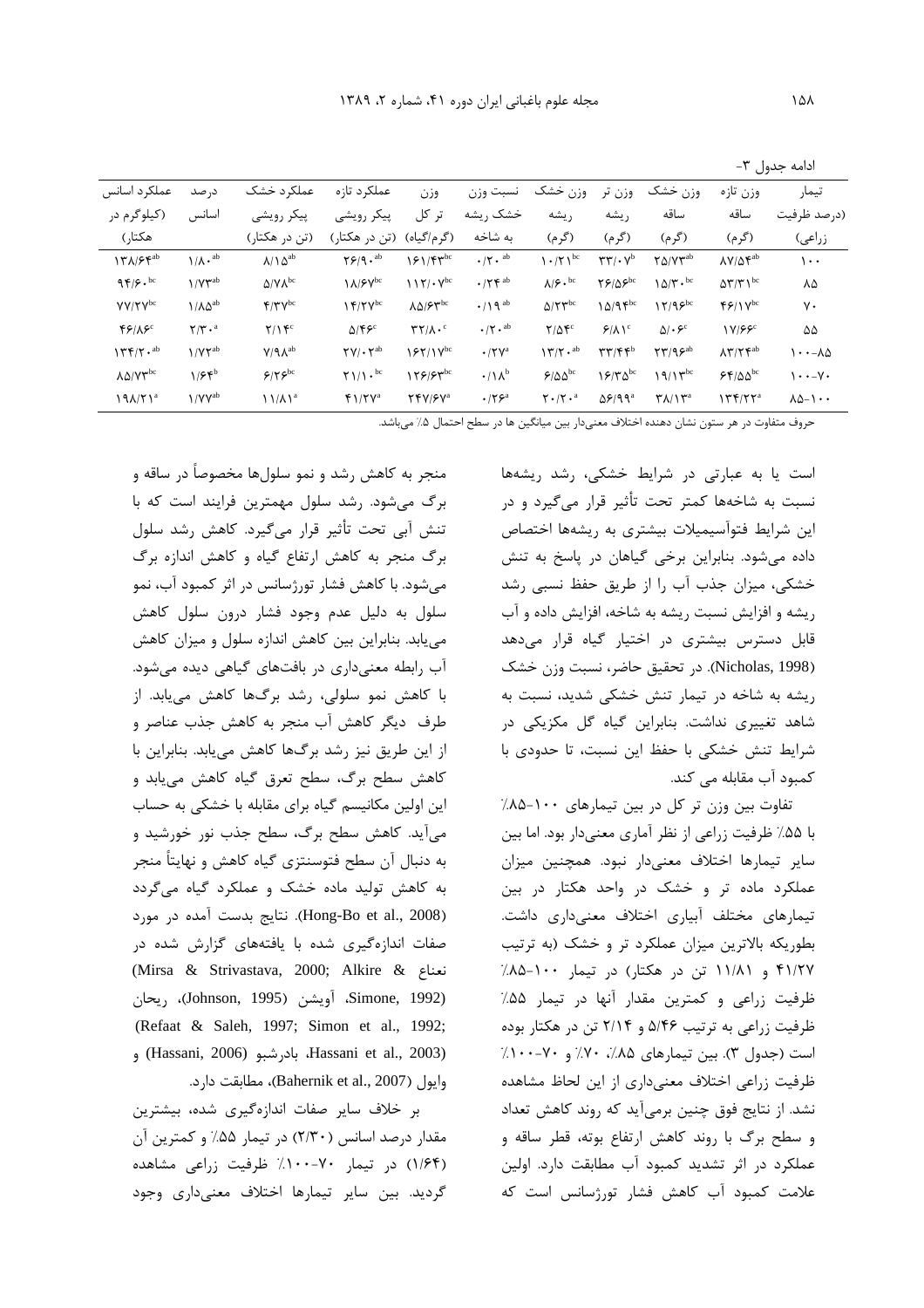نداشت. در شرایط تنش خشکی تولید مواد موثره به دلیل جلوگیری از اکسیداسیون درون سلولی افزایش می یابد. این نتایج با نتایج بدست آمده در ریحان (Letchamo آويشن) (Hassani & Omidbaigi, 2002) et al., 1994) و بادر شبو (Hassani, 2006) كه بيشترين درصد اسانس را در رژیم آبی ۷۰٪ ظرفیت زراعی مشاهده شده است، مغایرت داشت. در کل با توجه به اینکه درصد اسانس با افزایش تنش خشکی، افزایش (Charles et al., مییابد، با نتایج حاصل شده در نعناع) (1990، ريحان (Refaat & Saleh, 1997) و گشنيز (Hamrouni et al., 2001) همخوانی داشت. همچنین نتایج این تحقیق نشان داد که با تشدید تنش آبی عملکرد اسانس کاهش یافت. بیشترین عملکرد اسانس (۱۹۸/۲۱ کیلوگرم در هکتار) در تیمار ۱۰۰-۸۵٪ و کمترین آن (۴۶/۸۶) در تیمار ۵۵٪ ظرفیت زراعی مشاهده شد. اختلاف بین تیمارهای ۸۵٪ با ۷۰٪ و ۷۰-۱۰۰٪ ظرفیت زراعی و همچنین ۱۰۰٪ با ۸۵–۱۰۰٪ ظرفیت زراعی معنیدار نبود. کاهش عملکرد اسانس در نتیجه کاهش رطوبت خاک ممکن است ناشی از اثر زیانبار تنش آبی بر رشد و پیکر رویشی گیاه باشد. چون عملکرد اسانس تابعی از درصد اسانس و عملکرد گیاه میباشد، بنابراین اگر چه در شرایط تنش خشکی درصد اسانس افزایش یافت ولی به دلیل کاهش

محسوس عملکرد گیاه، در کل عملکرد اسانس در این شرایط کاهش یافت. نتایج مشابهی در تحقیق روی گياهان بادرشبو (Safikhani, 2007)، گشنيز Aliabadi) Farahani et al., 2007; Aliabadi Farahani et al., (Hassani & Omidbaigi, 2002; Refaat ريحان, 2008) (Letchamo et al., 1994) & Saleh, 1997)، اکلیل کوهی (Solinas & Deiana, 1996) و بادرشبو (Hassani et al., 2006) بدست آمده است.

به طور کلی، نتایج این تحقیق نشان داد که تنش خشکی در مرحله زایشی باعث کاهش همه صفات اندازهگیری شده به جز درصد اسانس میشود. بنابراین این گیاه نمی تواند تنش خشکی شدید را تحمل نماید. اگرچه درصد اسانس در شرایط تنش رطوبتی شدید (۵۵٪ ظرفیت زراعی) افزایش نشان داد ولی به دلیل کاهش شدید عملکرد و متعاقب آن کاهش عملکرد اسانس، كشت اين گياه در مناطق با كمبود آب اقتصادى .<br>نیست. اما با توجه به اینکه گیاهان پرورش یافته در شرایط تنش خشکی شدید دارای ارتفاع کمتر است و حجم کمی از زمین را اشغال می نمایند، شاید در این شرایط، بتوان با افزایش تراکم گیاه در واحد سطح، میزان کاهش عملکرد گیاه و اسانس را جبران نمود که این امر مستلزم تحقیقات بیشتر اثر توام تنش خشکی و تراکم مے باشد.

### **REFERENCES**

- 1. Abreu, I. N. & Mazzafera, P. (2005). Effect of water and temperature stress on the content of active constituents of Hypericum brasiliense Choisy. Plant Physiology and Biochemistry, 43, 241-248.
- $\mathcal{D}$ Aliabadi Farahani, H., Arbab, A. & Abbaszadeh, B. (2008). The effects of super phosphate triple, water deficit stress and *Glomus hoi* biological fertilizer on some quantity and quality characteristics of Coriandrum sativum L. Iranian Journal of Medicinal and Aromatic Plants, 24 (1), 18-30. (In Farsi).
- 3. Aliabadi Farahani, H., Lebaschi, M. H., Shiranirad, A. H., Valadabadi, S. A. R., Hamidi, A. & Alizadeh Sahzabi, A. (2007). The effects of Glomus hoi fungi, different levels of phosphorus and drought stress on some physiological characteristics of coriander (Coriandrum sativum L.), Iranian Journal of Medicinal and Aromatic Plants, 23 (3), 405-415. (In Farsi).
- 4. Alkire, B. H. & Simone, J. E. (1992). Water management for midwestern pepper mint (mentha x Piperitir L.) growing in highly organic Soils. Indian Acta Horticulturae, 344, 544-556.
- 5. Alkire, B. H., Simon, J. E., Palevtich, D. & Putievsky, E. (1993). Water management for midwestern peppermint (Mentha piperita L.) growing in highly organic soils, Indiana, USA. Acta Horticulturae, 344, 544-556.
- 6. Babu, V. R. & Rao, D. V. M. (1983). Water stress adaptations in the ground nut (Arachis hypogara L.) foliar characteristics and adaptations to moisture stress, *Plant Physiology and Biochemistry*, 10, 64–80.
- Bahernik Z., Mirza1, M., Abbaszadeh, B. & Naderi Hajy Bagher Candy, M. (2007). The effect of  $7\overline{ }$ metabolism in response to water stress in Parthenium argentatum Gray, Iranian Journal of Medicinal and Aromatic Plants, 23 (3), 315-322. (In Farsi).
- 8. Cabuslay, G. S., Ito, O. & Alejal, A. A. (2002). Physiological evaluation of responses of rice (Oryza sativa L.) to water deficit, Plant Science, 63, 815-827.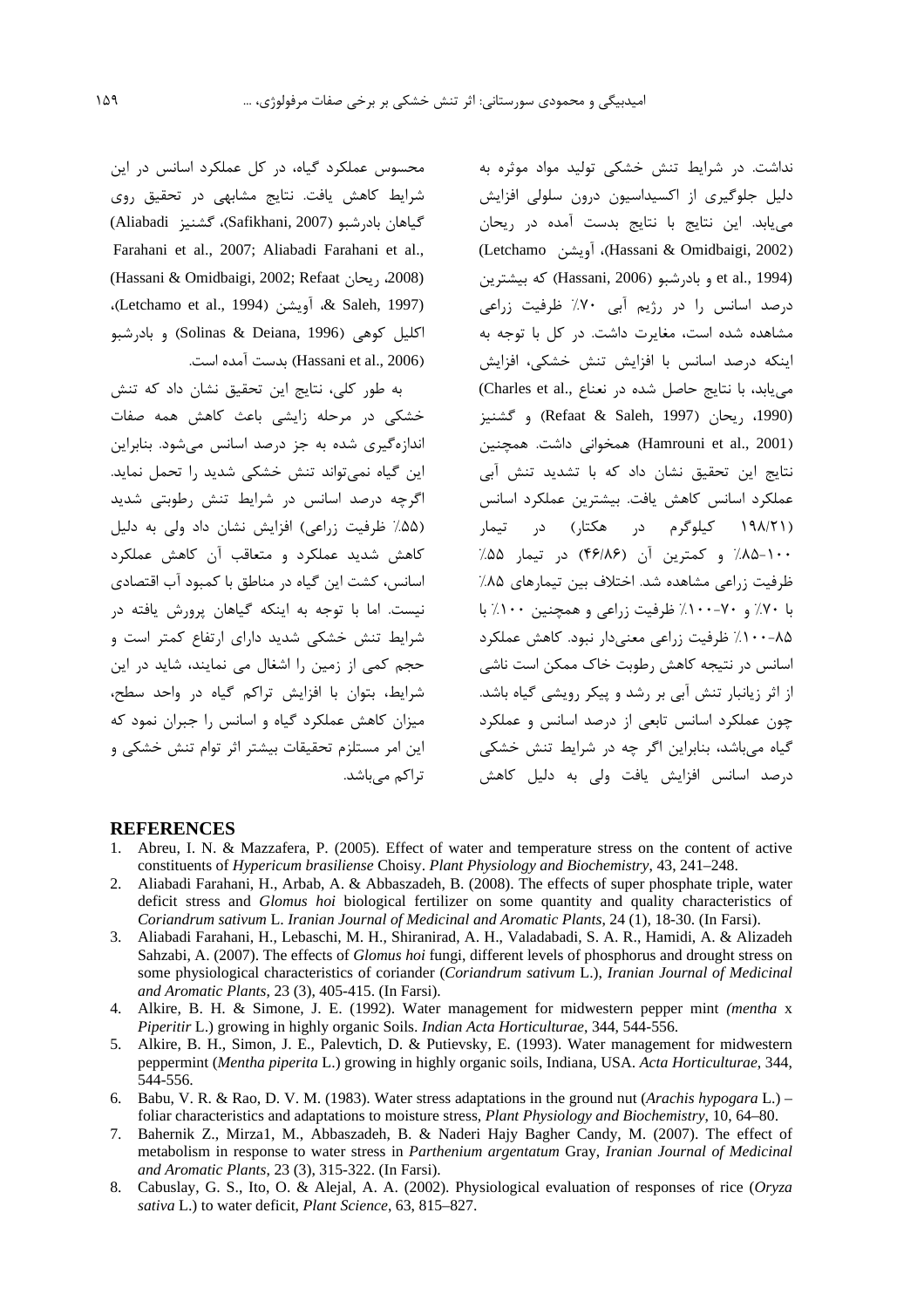- 9. Charles, D. J., Joly, R. J. & Simon, J. E. (1990). Effects of osmotic stress on the essential oil content and composition of peppermint. *Phytochemistry*, 29, 2837-2840.
- 10. Dunford, N. T. & Vazquez, R. S. (2005). Effect of water stress on plant growth and thymol and carvacrol concentrations in mexican oregano grown under controlled conditions. *Journal of Applied Horticulture*, 7(1), 20-22*.*
- 11. European pharmacopoeia. (1983). Vol. 1, Maissoneuve, SA, Sainte Ruffine.
- 12. Ghorbanli, M., Fakerbaher, Z., Mirza, M. & Rezaei, M.B. (2001). The effect of irrigation treatments on some of growth parameters, quality and quantity of essential oil in Satureja hortensis, Pajouhesh-va-Sazandegi, 14(3 (In Natural Resources 52)),40-45 (In Farsi).
- 13. Hamrouni, I., Salah, H. & Marzouk, B. (2001). *Effects of water-deficit on oil of coriander aerial parts*. INRST, Laboratoire d'Adaptation et d'Amelioration des Plants, BP 95 2050, Hammam-Lif, Tunisia, 95, 21-52.
- 14. Hassani, A. & Omidbaigi, R. (2002). Effect of water stress on some morphological, physiological and metabolical characteristics in Basil (*Ocuimm basilicum*). *Journal of Agricultural Sciences* (University of Tabriz), 12 (3), 47-59 (In Farsi).
- 15. Hassani, A., Omidbaigi, R. & Heidari Sharifabadi, H. (2003). Effect of different soil moisture levels on growth, yield and accumulation of compatible solutes in Basil (*Ocimum basilicum*). *Journal of water and soil*, 17 (2), 218-228.
- 16. Hassani, A. (2006). Effect of water deficit stress on growth, yield and essential oil Content of *Dracocephalum moldavica*. *Iranian Journal of Medicinal and Aromatic Plants*, 22 (3), 256-261. (In Farsi).
- 17. Hong-Bo Sh., Li-Ye, Ch., Cheruth, A. J. & Chang-Xing, Z. (2008). Water-deficit stress-induced anatomical changes in higher plants, *Current Research in Biologies*, 331, 215–225.
- 18. Jaleel, C. A., Sankar, B., Murali, P. V., Gomathinayagam, M., Lakshmanan, G. M. A. & Panneerselvam, R. (2008b). Water deficit stress effects on reactive oxygen metabolism in *Catharanthus roseus*; impacts on ajmalicine accumulation. *Colloids and Surfaces B: Biointerfaces*, 62, 105–111.
- 19. Jaleel, C. A., Manivannan, P., Lakshmanan, G. M. A., Gomathinayagam, M. & Panneerselvam, R. (2008a). Alterations in morphological parameters and photosynthetic pigment responses of *Catharanthus roseus* under soil water deficits. *Colloids and Surfaces B: Biointerfaces*, 61, 298–303.
- 20. Johnson, L. U. E. (1995). Facors affecting growth and the yield of oil in Spanish thyme (*Lippia micromera* Schou). *St. Augustine* (Trinidad and Tobago). 132 p.
- 21. Khalid, Kh. A. (2006). Influence of water stress on growth, essential oil, and chemical composition of herbs (*Ocimum* sp.). *International Agrophysics*, 20, 289-296.
- 22. Kocheki, A. & Nasiri Mahalati, M. (1994). *Ecology of plants*, (2<sup>nd</sup> ed.). Jahad Daneshgahi Mashad Publication. 291 p. (In Farsi).
- 23. Lebaschi, M. H. & Sharifi Ashourabadi, E. (2004). Growth indices of some medicinal plants under different water stresses. Iranian *Journal of Medicinal and Aromatic Plants*, 20(3), 249-261. (In Farsi).
- 24. Lebaschi M.H., Sharifi Ashourabadi, E. & Mazaheri, D. (2003). Fluctuation of hypericin under water deficit. *Pajouhesh-va-Sazandegi*, 16(58 (in Agronomy and Horticulture)), 44-51. (In Farsi).
- 25. Letchamo, W., Marquard, R., Holzl, J. & Gosselin, A. (1994). Effects of water supply and light intensity on growth and essential oil of two *Thymus vulgaris* selections. *Angewandte Botanik*, 68, 83- 88.
- 26. Martinez, J. P., Ledent, J. F., Bajji, M., Kinet, J. M. & Lutts, S. (2003) Effect of water stress on growth, Na<sup>+</sup> and K<sup>+</sup> accumulation and water use efficiency in relation to osmotic adjustment in two populations of *Atriplex halimus* L., *Plant Growth Regulation*, 41, 63–73.
- 27. Mirsa, A. & Strivastava, N. K. (2000). Influence of water stress on Japanese mint. *Journal of. Herb, Spices & Medicinal Plants*, 7 (1), 51-58.
- 28. Nicholas, S. (1998). Plant resistance to environmental stress, *Current Opin. Biotechnology*, 9, 214–219.
- 29. Ogbonnaya, C. L., Nwalozie, M. C., Roy-Macauley, H. & Annerose, D. J. M. (1998). Growth and water relations of Kenaf (*Hibiscus cannabinus* L.) under water deficit on a sandy soil. *Industrial Crops and Products*, 8m 65-76.
- 30. Omidbaigi, R. (2007). *Production and processing of medicinal plants*. (4<sup>th</sup> ed.). Astan Ghods Publication. Vol. 2, 438 p, (In Farsi).
- 31. Petropoulos, S. A., Daferera, D., Polissiou, M. G. & Passam, H. C. (2008). The effect of water deficit stress on the growth, yield and composition of essential oils of parsley. *Scientia Horticulturae*, 115(4), 393-397.
- 32. Reddy, A. R., Chiatanya, K. V. & Vivekanandan, M. (2004). Drought induced responses of photosynthesis and antioxidant metabolism in higher plants, *Journal of Plant Physiology*, 161, 1189– 1202.